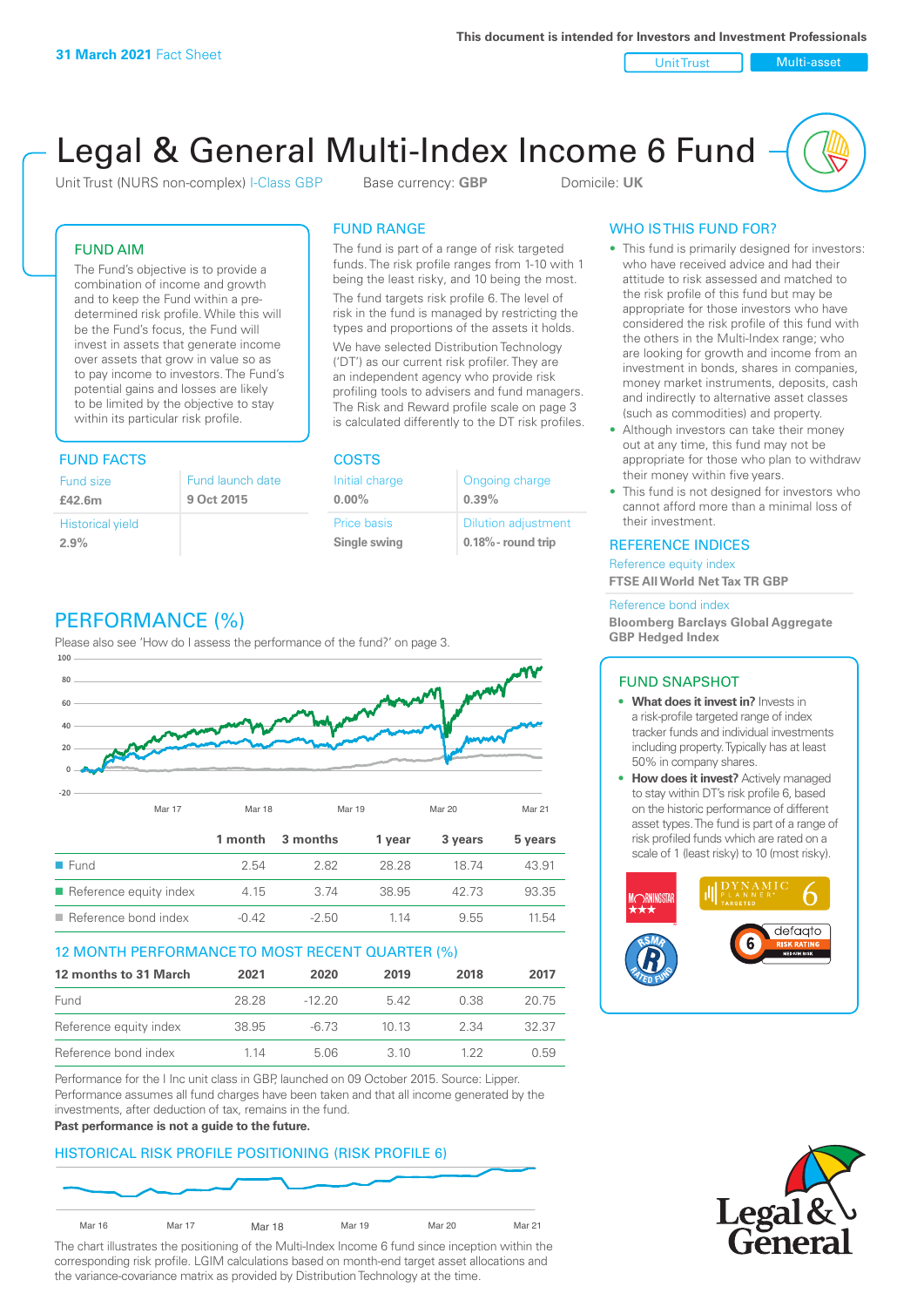### Legal & General Multi-Index Income 6 Fund

Unit Trust (NURS non-complex) I-Class GBP

### PORTFOLIO BREAKDOWN

All data source LGIM unless otherwise stated. Totals may not sum due to rounding.





### FUND MANAGERS

The fund managers have responsibility for managing the multi-index fund range. They are part of the Multi-Asset Funds (MAF) team in LGIM. This team focuses on designing and managing multi-asset funds that are tailored to match the specific objectives of various client types. The team sits within a wider Asset Allocation team which combines both depth of experience with a broad range of expertise from different fields, including fund management, investment consulting and risk management roles.

## TOP 10 HOLDINGS (%)

| <b>L&amp;G UK Index Trust</b>                                    | 14.5 |
|------------------------------------------------------------------|------|
| iShares UK Equity UCITS ETF                                      | 9.5  |
| L&G US Index Trust                                               | 7.5  |
| L&G Emerging Markets Government Bond (US\$) Index Fund           | 7.0  |
| L&G High Income Trust                                            | 6.5  |
| L&G European Index Trust                                         | 6.0  |
| L&G Emerging Markets Government Bond (Local Currency) Index Fund | 6.0  |
| L&G Global Emerging Markets Index Fund                           | 6.0  |
| <b>L&amp;G Pacific Index Trust</b>                               | 5.5  |
| Global REITs Index Trust                                         | 4.0  |